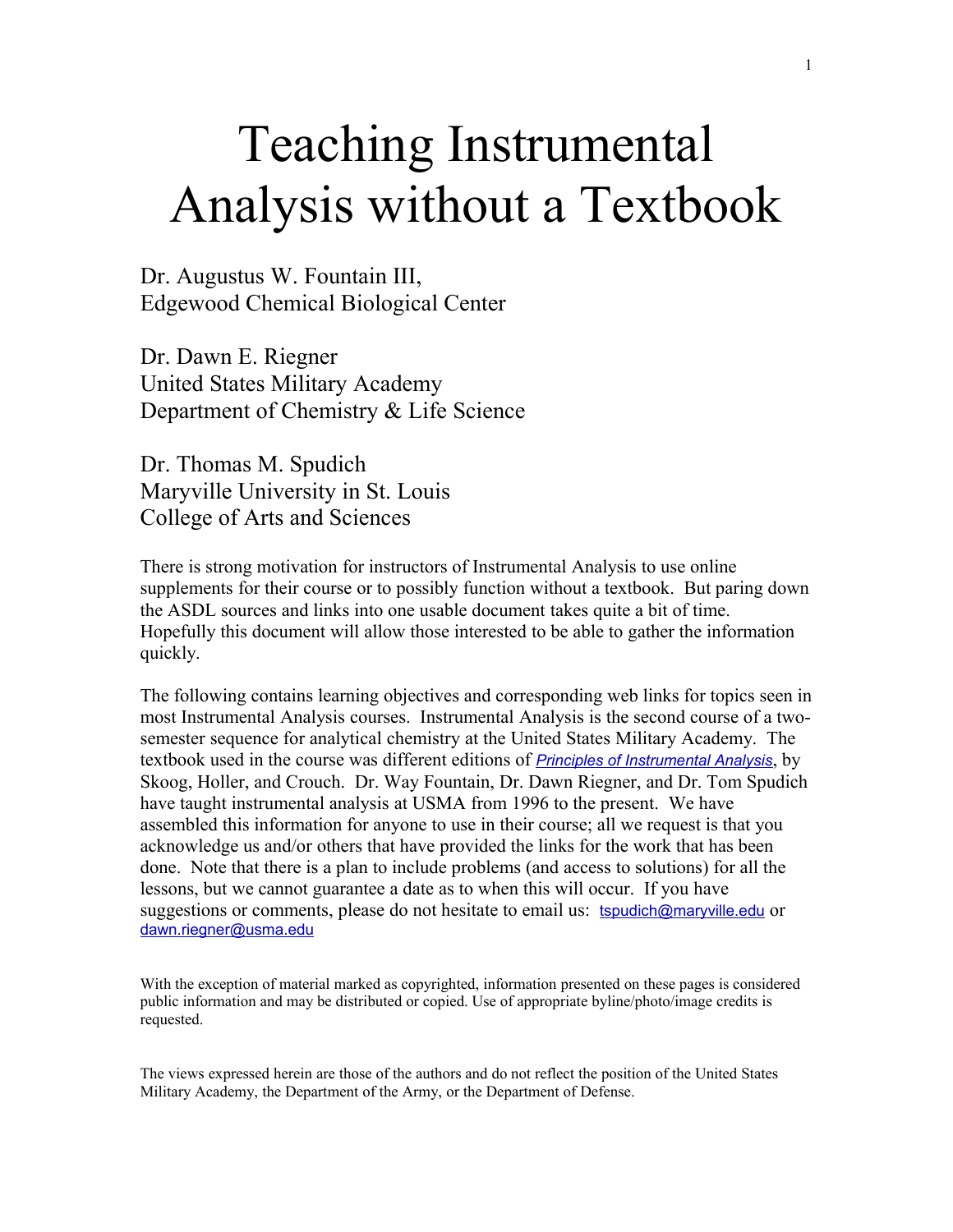# How to use this document:

These topics and learning objectives are currently grouped for a traditional 75 minute class and set up so they can be ported directly into a syllabus. There are general topics listed in the Table of Contents (below) that take you to a listing of possible learning objectives for this topic. There are references, which are mainly online links, for the general topic OR specific learning objective. All online links are *underlined and in italics*. Links that are *highlighted in gray* are references that are in the Analytical Sciences Digital Library ([www.asdlib.org](file:///C:/Users/Amy.KANU/AppData/Local/Microsoft/Windows/Temporary Internet Files/Documents and Settings/Alex/Local Settings/Temporary Internet Files/Content.Outlook/AppData/Local/Microsoft/Windows/Temporary Internet Files/Content.Outlook/AppData/Local/Microsoft/Windows/AppData/Local/Microsoft/Windows/Temporary Internet Files/Content.Outlook/SVXUPB0N/www.asdlib.org)). Note that other than the [Analytical Chemistry 2.0 textbook by David](http://www.asdlib.org/onlineArticles/ecourseware/Analytical%20Chemistry%202.0/Welcome.html) [Harvey](http://www.asdlib.org/onlineArticles/ecourseware/Analytical%20Chemistry%202.0/Welcome.html), and the [Atomic Emission Spectroscopy learning module by Alexander Scheeline and](http://www.asdlib.org/learningModules/AtomicEmission/index.html) [Thomas Spudich](http://www.asdlib.org/learningModules/AtomicEmission/index.html), the links are not shortened in any way, thus giving the reference for the document. Additionally, there are no links or learning objectives for any electrochemistry, as it was not offered in the instrumental analysis portion of the course.

# Table of Contents

Note: All online links are *underlined and in italics*. Links that are *highlighted in gray* are references that are in the Analytical Sciences Digital Library ([www.asdlib.org](file:///C:/Users/Amy.KANU/AppData/Local/Microsoft/Windows/Temporary Internet Files/Documents and Settings/Alex/Local Settings/Temporary Internet Files/Content.Outlook/AppData/Local/Microsoft/Windows/Temporary Internet Files/Content.Outlook/AppData/Local/Microsoft/Windows/AppData/Local/Microsoft/Windows/Temporary Internet Files/Content.Outlook/SVXUPB0N/www.asdlib.org)).

**Press the "Ctrl" button and Click on the title of interest to go to the learning objectives and links for that particular lesson.**

- 1. [What is Instrumental Analysis? / Data domains](#page-2-2)
- 2. [Digital Electronics](#page-2-1)
- 3. [Signals and Noise/DAQ Lab](#page-2-0)
- 4. [Electromagnetic Radiation](#page-3-1)
- 5. [Introduction to Optical Spectroscopy](#page-3-0)
- 6. [More Optical Spectroscopy](#page-4-3)
- 7. [Introduction to Atomic Spectroscopy](#page-4-2)
- 8. [Atomic Absorption](#page-4-1)
- 9. [Atomic Emission](#page-4-0)
- 10. [X-ray Fluorescence](#page-5-2)
- 11. [Preparation of lab report/critical journal reading](#page-5-1)
- 12. [Instrumentation for Molecular Absorption Spectroscopy](#page-5-0)
- 13. [Applications of Molecular Absorption Spectroscopy](#page-6-0)
- 14. [Molecular Luminescence Spectroscopy](#page-7-2)
- 15. [Infrared Spectroscopy](#page-7-1)
- 16. [Instrumentation for Infrared Spectroscopy](#page-7-0)
- 17. [Nuclear Magnetic Resonance Spectroscopy \(NMR\)](#page-8-0)
- 18. [Applications of NMR](#page-9-1)
- 19. [Mass Spectrometry](#page-9-0)
- 20. [Mass Spectrometry, continued](#page-10-1)
- 21. [Re-introduction to Chromatography](#page-10-0)
- 22. [Gas Chromatography](#page-11-1)
- 23. [Liquid Chromatography/ Capillary Electrophoresis](#page-11-0)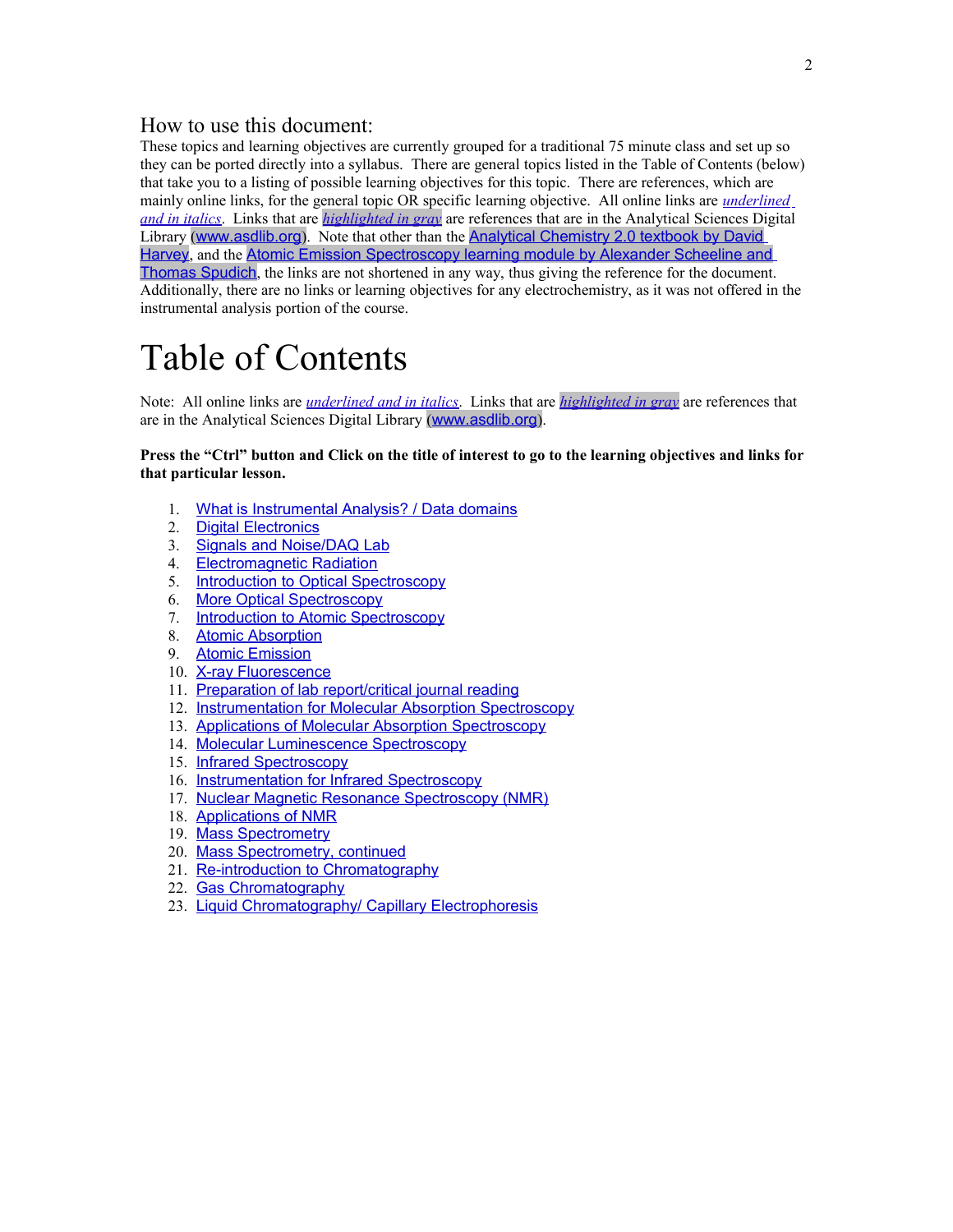# <span id="page-2-2"></span>**What is Instrumental Analysis? / Data Domains**

- 1. Be able to explain how there are physical and chemical characteristics of matter that can be probed by various instrumental techniques.
- 2. Define transducer.
- 3. Define data domain.
- 4. Understand the numerical criteria for selecting analytical methods.
- 5. Relate the usefulness and differences of calibration curves, standard additions, and internal standards (this means be able to create  $\&$  use them to identify unknown concentrations as well). (*[Data Reduction Section of AES web page](http://www.asdlib.org/learningModules/AtomicEmission/data-Introduction_&_Background_Substraction.html), [Harvey – Chapter 5](http://web.me.com/dtharvey1213/Analytical_Chemistry_2.0/Text_Files_files/Chapter5.pdf)*)

*[https://facultystaff.richmond.edu/~rdominey/301/local/Intro\\_Instrum\\_Analysis.pdf](https://facultystaff.richmond.edu/~rdominey/301/local/Intro_Instrum_Analysis.pdf)*

#### <span id="page-2-1"></span>**Digital Electronics**

Note: You should be familiar with computer components and applications. If not, ask about them in class.

- 1. Convert between base-10 and binary numbers and vise versa.  *[http://www.asdlib.org/onlineArticles/elabware/Scheeline\\_ADC/ADC\\_visual/numrep.html](http://www.asdlib.org/onlineArticles/elabware/Scheeline_ADC/ADC_visual/numrep.html) <http://www.purplemath.com/modules/numbbase.htm> <http://www.ling.ohio-state.edu/~adriane/2006/winter/384/handouts/decimal-binary.pdf> [http://en.wikipedia.org/wiki/Binary\\_numeral\\_system](http://en.wikipedia.org/wiki/Binary_numeral_system)*
- 2. Be able to explain how analog to digital conversion (ADC) occurs and be able to compare an analog plot to a digital plot of the same data.  *[http://www.asdlib.org/onlineArticles/elabware/Scheeline\\_ADC/ADC\\_visual/adc.html](http://www.asdlib.org/onlineArticles/elabware/Scheeline_ADC/ADC_visual/adc.html) <http://www.chem.uic.edu/chem520/adc1.pdf>*
- 3. Relate why more bits in an ADC leads to a reduced uncertainty as well as max % error. Relate cost to number of bits (research outside the text for approximate costs).  *[http://www.asdlib.org/onlineArticles/elabware/Scheeline\\_ADC/ADC\\_visual/adc.html](http://www.asdlib.org/onlineArticles/elabware/Scheeline_ADC/ADC_visual/adc.html)*
- 4. Be able to explain the flexibility that is needed using computers and instrument specific hardware and software.

#### <span id="page-2-0"></span>**Signals and Noise/DAQ Lab**

General Signal and Noise references:

*<http://terpconnect.umd.edu/~toh/spectrum/TOC.html> <http://terpconnect.umd.edu/~toh/spectrum/SignalsAndNoise.html> [http://www.asdlib.org/onlineArticles/ecourseware/Petrovic/signals\\_noise1.htm](http://www.asdlib.org/onlineArticles/ecourseware/Petrovic/signals_noise1.htm)*

- 1. Be able to explain what the S/N ratio represents; know how to calculate it, and how the relative ratio can be increased. *[http://www.asdlib.org/onlineArticles/ecourseware/Petrovic/signals\\_noise1.htm](http://www.asdlib.org/onlineArticles/ecourseware/Petrovic/signals_noise1.htm)*
- 2. Know the five types of noise and characteristics in which to reduce noise. *http://www.asdlib.org/onlineArticles/ecourseware/Spudich/SIGNALSANDNOISE.ppt*
- 3. Discuss ways to improve the S/N ratio both via analog and digital signal processing. Be able to use the ensemble averaging formula to determine the number of scans needed to improve the S/N ratio by a known numerical amount. *[http://www.asdlib.org/onlineArticles/ecourseware/Petrovic/signals\\_noise21.htm](http://www.asdlib.org/onlineArticles/ecourseware/Petrovic/signals_noise21.htm)*
- 4. Be able to discuss potential problems associated with signal processing. *<http://www.ee.buffalo.edu/faculty/paololiu/edtech/roaldi/tutorials/labview.htm>*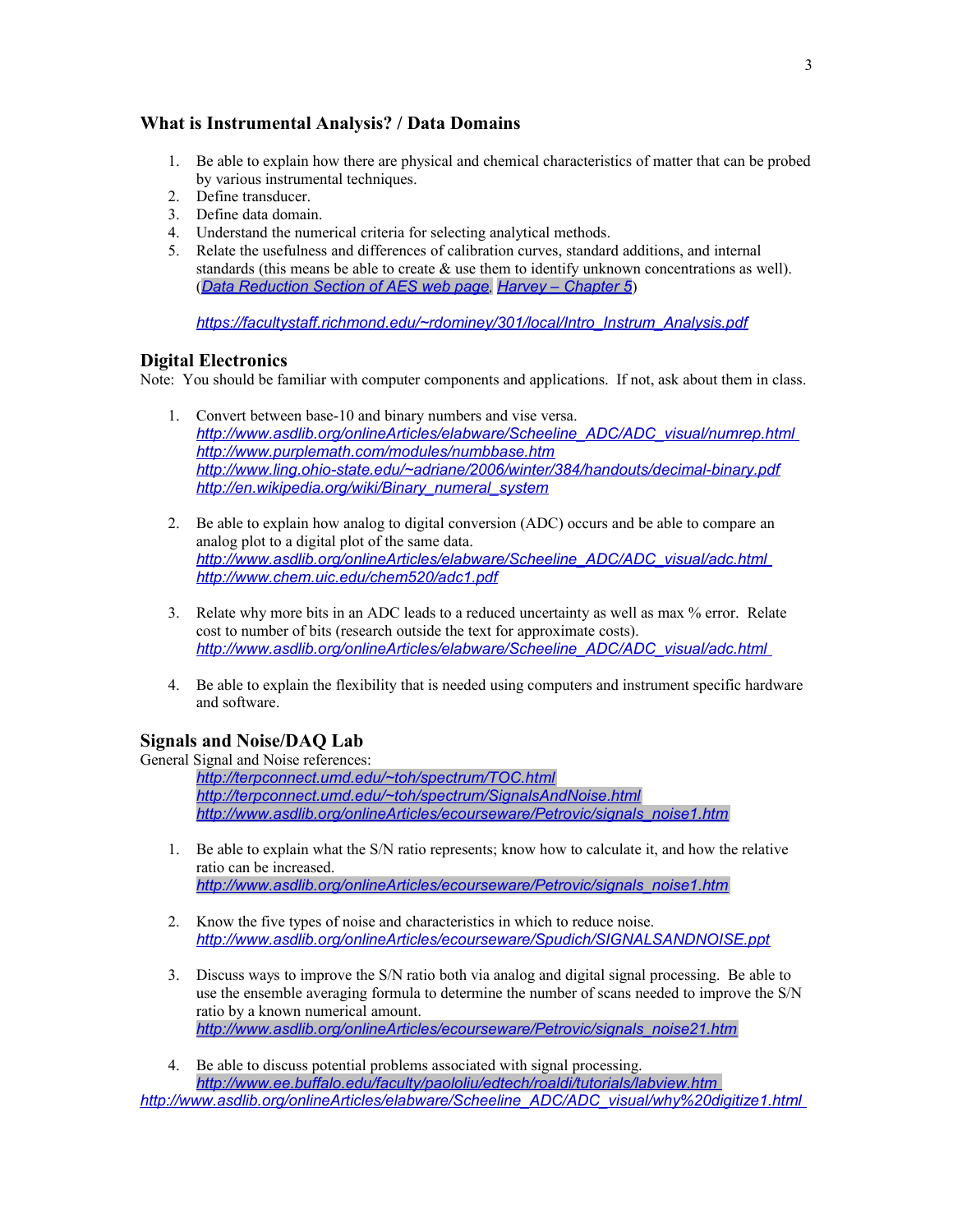#### <span id="page-3-1"></span>**Electromagnetic Radiation**

- 1. Define, explain, apply, & use terms associated with wave and particle properties of electromagnetic radiation. *[Harvey – Chapter 10A1-10A.2](http://web.me.com/dtharvey1213/Analytical_Chemistry_2.0/Text_Files_files/Chapter10.pdf) [http://www2.chemistry.msu.edu/faculty/reusch/VirtTxtJml/Spectrpy/UV-](http://www2.chemistry.msu.edu/faculty/reusch/VirtTxtJml/Spectrpy/UV-Vis/spectrum.htm#uv1)[Vis/spectrum.htm#uv1](http://www2.chemistry.msu.edu/faculty/reusch/VirtTxtJml/Spectrpy/UV-Vis/spectrum.htm#uv1)*
	- 2. Be able to calculate wavelength, frequency, and energy of electromagnetic radiation. *[Harvey – Chapter 10A.2](http://web.me.com/dtharvey1213/Analytical_Chemistry_2.0/Text_Files_files/Chapter10.pdf)*
	- 3. Understand the possible interactions of electromagnetic radiation with matter, i.e. *scattering*, *transmission*, [diffraction](http://scheeline.scs.uiuc.edu/atomic_spectroscopy/S-Diffraction_gratings.html), [refraction](http://scheeline.scs.uiuc.edu/atomic_spectroscopy/HT-Energy-Refraction.html), *reflection*, polarization. (AES web page) *[Harvey – Chapter 10A.2, 10H.1](http://web.me.com/dtharvey1213/Analytical_Chemistry_2.0/Text_Files_files/Chapter10.pdf)* Scheeline & Spudich – links above Polarization -- *[http://en.wikipedia.org/wiki/Polarization\\_\(waves\)](http://en.wikipedia.org/wiki/Polarization_(waves))*
	- 4. Be able to explain the *photoelectric effect, how spectra are generated*, [black-body radiation](http://scheeline.scs.uiuc.edu/atomic_spectroscopy/HT-Blackbody_Radiation.html), [absorption and emission of electromagnetic radiation](http://scheeline.scs.uiuc.edu/atomic_spectroscopy/HT-Energy-level_diagrams.html). (AES web page) Scheeline & Spudich – links above *[Harvey 10A.1, 10A.3](http://web.me.com/dtharvey1213/Analytical_Chemistry_2.0/Text_Files_files/Chapter10.pdf)*

5. Understand the quantitative aspects of emission and absorption methods. Be able to calculate Beer's Law values.

*[Harvey 10B.](http://web.me.com/dtharvey1213/Analytical_Chemistry_2.0/Text_Files_files/Chapter10.pdf)*

#### <span id="page-3-0"></span>**Introduction to Optical Spectroscopy**

- 1. Know the 5 components necessary for building optical instruments for absorption and emission studies. *[Harvey, Figure 10.27](http://fs6.depauw.edu:50080/~harvey/eText%20Project/pdf%20file/Chapter10.pdf) [http://www2.chemistry.msu.edu/faculty/reusch/VirtTxtJml/Spectrpy/UV-](http://www2.chemistry.msu.edu/faculty/reusch/VirtTxtJml/Spectrpy/UV-Vis/uvspec.htm#uv1)[Vis/uvspec.htm#uv1](http://www2.chemistry.msu.edu/faculty/reusch/VirtTxtJml/Spectrpy/UV-Vis/uvspec.htm#uv1)*
- 2. Know the differences between continuum and line sources. Be able to give examples of each. *[For blackbody radiation sources, be able to calculate the wavelength maximum at](http://scheeline.scs.uiuc.edu/atomic_spectroscopy/BbRadiation.html) [different temperatures.](http://scheeline.scs.uiuc.edu/atomic_spectroscopy/BbRadiation.html) [Harvey 10A.3](http://web.me.com/dtharvey1213/Analytical_Chemistry_2.0/Text_Files_files/Chapter10.pdf)*
- 3. Be able to explain the differences between filters and monochromators, i.e. the benefits and inferiorities of each. *[Harvey 10A.3](http://web.me.com/dtharvey1213/Analytical_Chemistry_2.0/Text_Files_files/Chapter10.pdf)*
- 4. Be able to explain the two types of monochromators. (AES web page goes into significant depth for *[single detector spectrometers](http://scheeline.scs.uiuc.edu/atomic_spectroscopy/S-optical-single-grating_single-detector.html)* and *[multiple detector spectrometers](http://scheeline.scs.uiuc.edu/atomic_spectroscopy/S-optical-concave-grating_multiple-detector.html)*) *[Harvey 10C.1](http://web.me.com/dtharvey1213/Analytical_Chemistry_2.0/Text_Files_files/Chapter10.pdf)*
- 5. Know what factors contribute to choosing the slit width of a monochromator. *[AES web page goes into great depth](http://scheeline.scs.uiuc.edu/atomic_spectroscopy/S-Dispersion-Resolution.html)*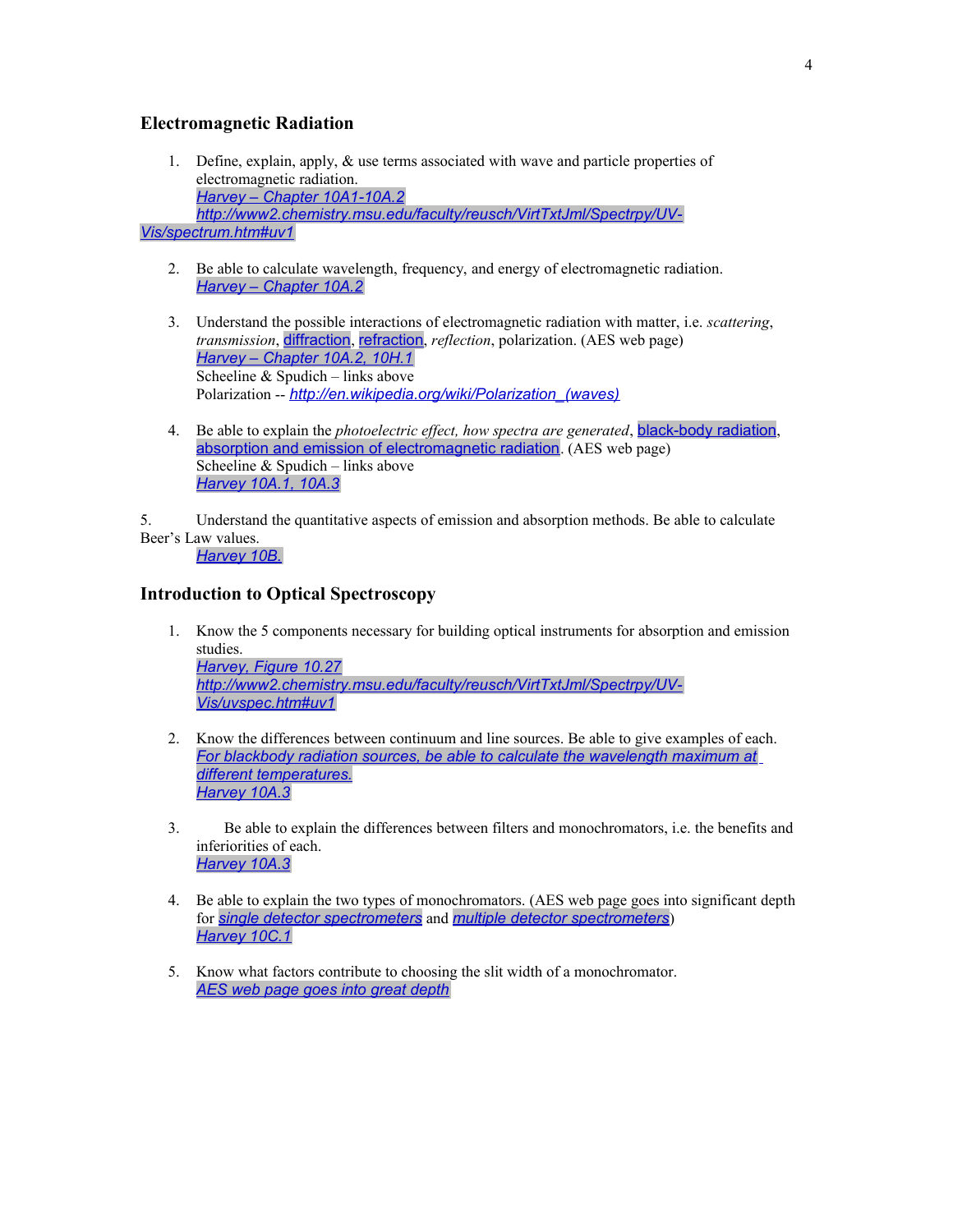#### <span id="page-4-3"></span>**More Optical Spectroscopy**

1. Have a general understanding of the characteristics of an ideal transducer. Understand the differences between single channel and multichannel transducers.

*[Harvey 10C.1](http://web.me.com/dtharvey1213/Analytical_Chemistry_2.0/Text_Files_files/Chapter10.pdf)*

2. Know the two general types of radiation transducers: photoelectric and heat. Specifically, be able to describe how the *[phototube](http://sales.hamamatsu.com/assets/pdf/catsandguides/Phototubes_TPT1001E07.pdf)*, *[photomultiplier](http://scheeline.scs.uiuc.edu/atomic_spectroscopy/S-PMT.html)*, *[silicon photodiode](http://sales.hamamatsu.com/index.php?id=13166815)*, *[photodiode array](http://scheeline.scs.uiuc.edu/atomic_spectroscopy/S-Array_Detectors.html)*, *[CCD](http://scheeline.scs.uiuc.edu/atomic_spectroscopy/S-CCArrays.html)*, *[thermocouple](http://www.omega.com/prodinfo/thermocouples.html)*, and pyroelectric transducers operate. (*[AES web page](http://scheeline.scs.uiuc.edu/atomic_spectroscopy/)*)

3. Determine which materials would be necessary to construct specific spectroscopic instruments. Figure 7-2 & 7-3 from: D.A. Skoog, F.J. Holler, and S.R. Crouch, *Principles of Instrumental Analysis,* (Thomson, Brooks/Cole, Belmont, CA 2007),  $6<sup>th</sup>$  ed., Chap. 7, pp. 166-167.

#### <span id="page-4-2"></span>**Introduction to Atomic Spectroscopy**

1. Be able to draw and explain atomic energy level diagrams. Be able to indicate atomic absorption and atomic emission (fluorescence) on the diagram, AES web page, *[\(History & Theory,](http://scheeline.scs.uiuc.edu/atomic_spectroscopy/HT-Energy-level_diagrams.html) [energy level diagrams\)](http://scheeline.scs.uiuc.edu/atomic_spectroscopy/HT-Energy-level_diagrams.html)*.

2. Understand phenomena contributing to atomic spectral line width, i.e. Doppler and pressure broadening.

*[http://en.wikipedia.org/wiki/Spectral\\_line](http://en.wikipedia.org/wiki/Spectral_line)*

3. Be able to explain the effects of temperature on atomic spectra, i.e. *[Boltzmann equation](http://scheeline.scs.uiuc.edu/atomic_spectroscopy/HT-Energy-level_diagrams.html)*. (*[AES web page, Sources](http://scheeline.scs.uiuc.edu/atomic_spectroscopy/sources.html)*)

4. *[Be able to explain the functionality of an atomizer and be able to describe how samples](http://scheeline.scs.uiuc.edu/atomic_spectroscopy/what-happens.html) [\(solid and aqueous\) are prepared for eventual atomization](http://scheeline.scs.uiuc.edu/atomic_spectroscopy/what-happens.html)*. ([Introduction of analyte](http://scheeline.scs.uiuc.edu/atomic_spectroscopy/what-happens.html) (*[electrothermal vaporization](http://scheeline.scs.uiuc.edu/atomic_spectroscopy/solid-introduction.html)* and *[nebulizers](http://scheeline.scs.uiuc.edu/atomic_spectroscopy/liquid-introduction.html)*)).

#### <span id="page-4-1"></span>**Atomic Absorption**

AA Schematic info: *<http://slc.umd.umich.edu/slconline/ADVAA/AdvAA.swf>*

1. Be able to relate the differences between atomic absorption and atomic emission with respect to the transition that is observed. This includes why limits of detection are better in an analysis for some metals with a particular method (such as FAA vs. FAE, for example) as opposed to others.

*[http://www.andor.com/learning/applications/atomic\\_spectroscopy/](http://www.andor.com/learning/applications/atomic_spectroscopy/) <http://www.water800.com/jspx/AConceptBook.pdf>*

2. Be able to relate specifically why graphite furnace (*[electrothermal vaporization](http://scheeline.scs.uiuc.edu/atomic_spectroscopy/solid-introduction.html)*) AA has a much higher sensitivity than flame AA.

*<http://www.water800.com/jspx/AConceptBook.pdf>*

3. Understand source modulation; be able to relate why there tends to be improved LODs using source modulation as opposed to not using source modulation. *<http://www.water800.com/jspx/AConceptBook.pdf>*

4. Be able to acquire and process data from an analysis. This includes obtaining a signal for a blank, standards, and unknown; taking into account how the sample was processed (sample blank), which includes dilutions of both the sample  $\&$  standards; plot the data (Absorbance vs. Concentration)  $\&$  obtain a calibration curve; calculating a limit of detection for the analyte.

*<http://slc.umd.umich.edu/slconline/ADVAA/AdvAA.swf> –* sample problems in part 9. *<http://terpconnect.umd.edu/~toh/models/CalibrationCurve.html>*

#### <span id="page-4-0"></span>**Atomic Emission**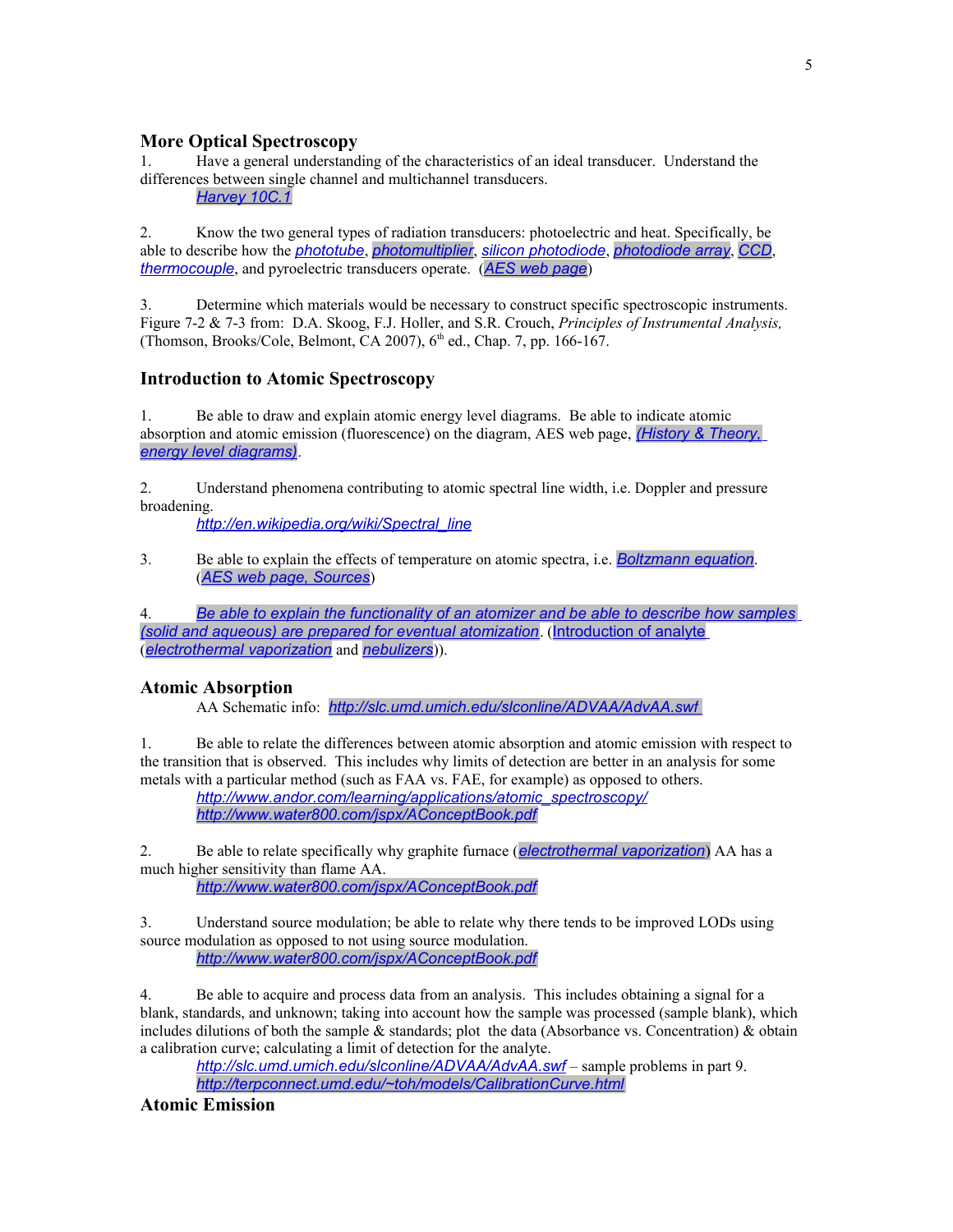1. Know the advantages of using an ICP for atomic emission spectroscopy. (*[AES web page](http://scheeline.scs.uiuc.edu/atomic_spectroscopy/ICP.html) [\(sources, ICP\)](http://scheeline.scs.uiuc.edu/atomic_spectroscopy/ICP.html)*)

*<http://www.cee.vt.edu/ewr/environmental/teach/smprimer/icp/icp.html>*

2. Be able to explain the differences between a sequential and a simultaneous multi-channel instrument for ICP spectroscopy. (*[AES web page \(spectrometers\)](http://scheeline.scs.uiuc.edu/atomic_spectroscopy/S-Introduction.html)*)

3. Be able to explain the different sample introduction methods/techniques used in atomic spectroscopy as well as relate the advantages and disadvantages of all. (*[AES web page, Introduction](http://scheeline.scs.uiuc.edu/atomic_spectroscopy/what-happens.html) [of Analyte](http://scheeline.scs.uiuc.edu/atomic_spectroscopy/what-happens.html)*).

*[http://www.inorganicventures.com/tech/icp-operations/nebulizers-spray-chambers](http://www.inorganicventures.com/tech/icp-operations/nebulizers-spray-chambers-torches)[torches](http://www.inorganicventures.com/tech/icp-operations/nebulizers-spray-chambers-torches)*

4. Be able to relate the functionality of an internal standard with atomic emission spectroscopy. (*[AES web page, Data Reduction](http://scheeline.scs.uiuc.edu/atomic_spectroscopy/data-Introduction_&_Background_Substraction.html)*)

#### <span id="page-5-2"></span>**X-ray Fluorescence**

- 1. Be able to describe the advantages and disadvantages of atomic X-ray Fluorescence. *[http://serc.carleton.edu/research\\_education/geochemsheets/techniques/XRF.html](http://serc.carleton.edu/research_education/geochemsheets/techniques/XRF.html)*
- 2. Be able to explain the five components of the X-ray fluorimeter that you use in the lab. Specifically, it has an X-ray tube source, a sample chamber (for solid, powder, or liquid samples), a monochromator, a scintillation counter with photomultiplier tube for detection, it requires a vacuum pump for operation of X-rays, and computer processing. *[http://serc.carleton.edu/research\\_education/geochemsheets/wds.html](http://serc.carleton.edu/research_education/geochemsheets/wds.html) <http://www.innovx.com/products/handheld> <http://www.rigaku.com/edxrf/nex-cg.html>*
- 3. Be able to explain how a spectrum is generated from X-ray Fluorescence using an energy level diagram. Also be able to describe the features of the spectrum (i.e. continuous and line features).

*<http://www.amptek.com/xrf.html>* or pdf file *<http://www.amptek.com/pdf/xrf.pdf> [http://en.wikipedia.org/wiki/X-ray\\_fluorescence](http://en.wikipedia.org/wiki/X-ray_fluorescence)*

#### <span id="page-5-1"></span>**Preparation of Lab Report/Critical Journal Reading**

Note that this is a class discussion the components needed for a lab report/journal article.  *[George Whites ides interview](http://pubs.acs.org/page/publish-research/episode-1.html) ---* Publishing your research via the ACS web page, May 11,

2011.

<span id="page-5-0"></span>*[http://www2.fiu.edu/~collinsl/Article reading tips.htm](http://www2.fiu.edu/~collinsl/Article%20reading%20tips.htm) [http://www.analytictech.com/mb870/Handouts/How\\_to\\_read.htm](http://www.analytictech.com/mb870/Handouts/How_to_read.htm) <http://www.biochem.arizona.edu/classes/bioc568/papers.htm> [http://www.examiner.com/x-6378-Baltimore-Science-News-Examiner~y2009m7d21-](http://www.examiner.com/x-6378-Baltimore-Science-News-Examiner~y2009m7d21-Science-Literacy-101-How-to-read-a-scientific-paper) [Science-Literacy-101-How-to-read-a-scientific-paper](http://www.examiner.com/x-6378-Baltimore-Science-News-Examiner~y2009m7d21-Science-Literacy-101-How-to-read-a-scientific-paper)*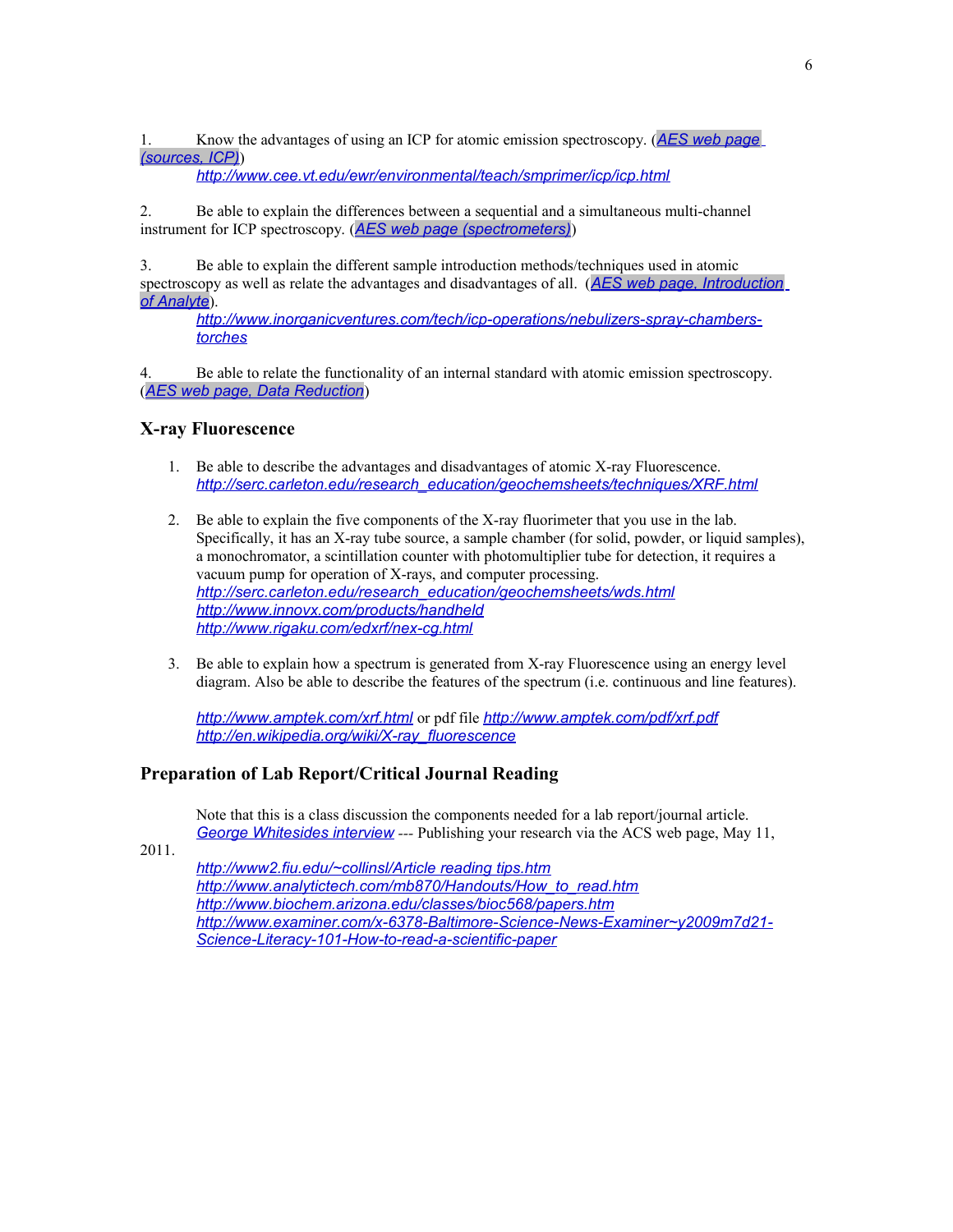#### **Instrumentation for Molecular Absorption Spectroscopy**

1. Have a working understanding of Beer's Law and know the instrumental deviations to it. *<http://terpconnect.umd.edu/~toh/models/BeersLaw.html> [http://www.youtube.com/watch?v=O39avevqndU&feature=channel\\_page](http://www.youtube.com/watch?v=O39avevqndU&feature=channel_page)*

2. Be able to explain the three categories of instrumental noise or uncertainties in transmittance measurements. Know typical sources of each.

Figures 14-1 (pp. 368) & 14-6 (pp. 372) from: D.A. Skoog, F.J. Holler, and S.R. Crouch, *Principles of Instrumental Analysis, (Thomson, Brooks/Cole, Belmont, CA 2007), 6<sup>th</sup> ed., Chap.* 14, pp. 367-372.

3. Be able to explain the differences between  $H_2$ ,  $D_2$ , W, and Xe arc lamps as well as light emitting diodes (LEDs) as sources for UV-Vis spectroscopy.

*[Harvey 10A.3](http://web.me.com/dtharvey1213/Analytical_Chemistry_2.0/Text_Files_files/Chapter10.pdf) [http://en.wikipedia.org/wiki/Fluorescent\\_lamp](http://en.wikipedia.org/wiki/Fluorescent_lamp) [http://en.wikipedia.org/wiki/Light-emitting\\_diode](http://en.wikipedia.org/wiki/Light-emitting_diode) <http://electronics.howstuffworks.com/led.htm>*

4. Understand (and be able to apply the knowledge of) the general types of UV-Vis instrument (single beam, double beam, multi-channel), and the advantages and disadvantages of each.

*[Harvey 10C.1](http://web.me.com/dtharvey1213/Analytical_Chemistry_2.0/Text_Files_files/Chapter10.pdf)*

*[http://www2.chemistry.msu.edu/faculty/reusch/VirtTxtJml/Spectrpy/UV-](http://www2.chemistry.msu.edu/faculty/reusch/VirtTxtJml/Spectrpy/UV-Vis/uvspec.htm#uv1)[Vis/uvspec.htm#uv1](http://www2.chemistry.msu.edu/faculty/reusch/VirtTxtJml/Spectrpy/UV-Vis/uvspec.htm#uv1)*

# <span id="page-6-0"></span>**Applications of Molecular Absorption Spectroscopy**

1. Be able to describe the molecular absorption process. Review molecular orbital theory from organic chemistry.

*[http://www2.chemistry.msu.edu/faculty/reusch/VirtTxtJml/Spectrpy/UV-](http://www2.chemistry.msu.edu/faculty/reusch/VirtTxtJml/Spectrpy/UV-Vis/spectrum.htm#uv3)[Vis/spectrum.htm#uv3](http://www2.chemistry.msu.edu/faculty/reusch/VirtTxtJml/Spectrpy/UV-Vis/spectrum.htm#uv3) [http://www.docstoc.com/docs/21697175/MOLECULAR-ORBITAL-THE-](http://www.docstoc.com/docs/21697175/MOLECULAR-ORBITAL-THEORY-AND-UV-SPECTROSCOPY)[ORY-AND-UV-SPECTROSCOPY](http://www.docstoc.com/docs/21697175/MOLECULAR-ORBITAL-THEORY-AND-UV-SPECTROSCOPY) <http://www.chemguide.co.uk/analysis/uvvisible/bonding.html> <http://www.chemguide.co.uk/analysis/uvvisible/theory.html#top>*

2. Be able to explain what is happening to molecular electrons using energy level diagrams in molecular absorption spectroscopy.

*[Harvey 10B.1](http://fs6.depauw.edu:50080/~harvey/eText%20Project/pdf%20file/Chapter10.pdf)*

*[http://www2.chemistry.msu.edu/faculty/reusch/VirtTxtJml/Spectrpy/UV-Vis/spec](http://www2.chemistry.msu.edu/faculty/reusch/VirtTxtJml/Spectrpy/UV-Vis/spectrum.htm#uv3)[trum.htm#uv3](http://www2.chemistry.msu.edu/faculty/reusch/VirtTxtJml/Spectrpy/UV-Vis/spectrum.htm#uv3)*

*<http://www2.chemistry.msu.edu/faculty/reusch/VirtTxtJml/intro3.htm#strc8a>*

3. Understand kinetic methods and what happens to analyte concentration during a spectrophotometric titration.

*[Harvey 13B.1](http://fs6.depauw.edu:50080/~harvey/eText%20Project/pdf%20file/Chapter13.pdf)*

Understand the effects of solvents on spectral properties. Figures 14-1 (pp. 368) & 14-6 (pp. 372) from D.A. Skoog, F.J. Holler, and S.R. Crouch, *Principles of Instrumental Analysis,* (Thomson, Brooks/Cole, Belmont, CA 2007),  $6<sup>th</sup>$  ed., Chap. 14, pp. 367-372.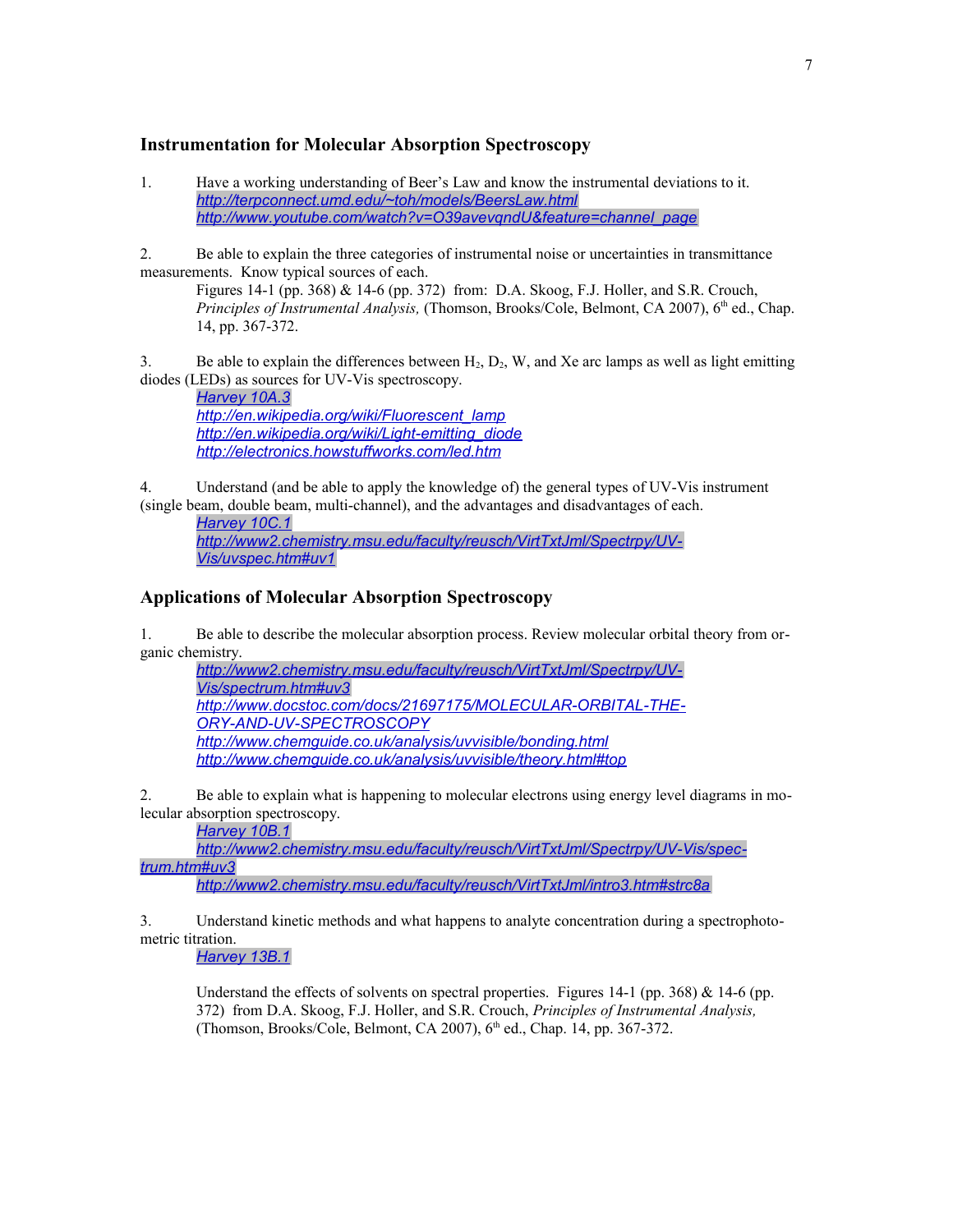# <span id="page-7-2"></span>**Molecular Luminescence Spectroscopy**

General Reference: <http://www.prenhall.com/settle/chapters/ch26.pdf>

1. Know the possible deactivation processes available to a molecule which absorbs a photon and undergoes an electronic energy transition.

*<http://teaching.shu.ac.uk/hwb/chemistry/tutorials/molspec/lumin1.htm> <http://teaching.shu.ac.uk/hwb/chemistry/tutorials/molspec/lumin3.htm>*

2. Be able to explain the impact of molecular structure, temperature, solvent, and concentration on fluorescence.

*[Harvey 10F.3](http://web.me.com/dtharvey1213/Analytical_Chemistry_2.0/Text_Files_files/Chapter10.pdf) <http://www.springerlink.com/content/qp463n1w010033h7/fulltext.pdf>* -- solvent effects

3. Be able to explain the various instrumental components and diagrams for fluorimeters and spectrofluorimeters.

*[Harvey 10F.1](http://web.me.com/dtharvey1213/Analytical_Chemistry_2.0/Text_Files_files/Chapter10.pdf)*

*<http://www.fluorescence-foundation.org/lectures/genova2006/lecture3.ppt> (This site asks for user name and password, but opens without them when "cancel" is selected)*

*<http://www.instrumentalchemistry.com/liquidphase/pages/fluoresence.htm>*

4. Be able to acquire and process data from an analysis. This includes, but is not limited to (quantitative analysis): obtaining a signal for a blank, standards, and unknown; taking into account how the sample was processed (sample blank), which includes dilutions of both the sample and standards; plotting the data (Signal vs. Concentration) and obtaining a calibration curve; calculating a limit of detection for the analyte.

*[Harvey 10, end of chapter problems.](http://web.me.com/dtharvey1213/Analytical_Chemistry_2.0/Text_Files_files/Chapter10.pdf)* 40-43

#### <span id="page-7-1"></span>**Infrared Spectroscopy**

General reference: *<http://www.prenhall.com/settle/chapters/ch15.pdf>*

1. Understand the quantum treatment of molecular vibrations; be able to apply equation listed in the first reference.

*[http://www2.chemistry.msu.edu/faculty/reusch/VirtTxtJml/Spectrpy/InfraRed/irspec1.htm#](http://www2.chemistry.msu.edu/faculty/reusch/VirtTxtJml/Spectrpy/InfraRed/irspec1.htm#ir1) [ir1](http://www2.chemistry.msu.edu/faculty/reusch/VirtTxtJml/Spectrpy/InfraRed/irspec1.htm#ir1) [http://www.youtube.com/watch?v=DDTIJgIh86E&feature=channel\\_page](http://www.youtube.com/watch?v=DDTIJgIh86E&feature=channel_page) <http://orgchem.colorado.edu/hndbksupport/irtutor/IRtheory.pdf>*

*<http://infrared.als.lbl.gov/content/web-links>*

2. Be able to explain what kinds of motions molecules are undergoing when they absorb IR radiation.

*[http://www2.chemistry.msu.edu/faculty/reusch/VirtTxtJml/Spectrpy/InfraRed/in](http://www2.chemistry.msu.edu/faculty/reusch/VirtTxtJml/Spectrpy/InfraRed/infrared.htm#ir2)[frared.htm#ir2](http://www2.chemistry.msu.edu/faculty/reusch/VirtTxtJml/Spectrpy/InfraRed/infrared.htm#ir2)*

3. Be able to explain the advantages of Fourier transform spectrometers, and how the Michelson interferometer works.

<span id="page-7-0"></span>*<http://www.files.chem.vt.edu/chem-ed/data/fourier.html> <http://www3.wooster.edu/Chemistry/analytical/ftir/default.html>*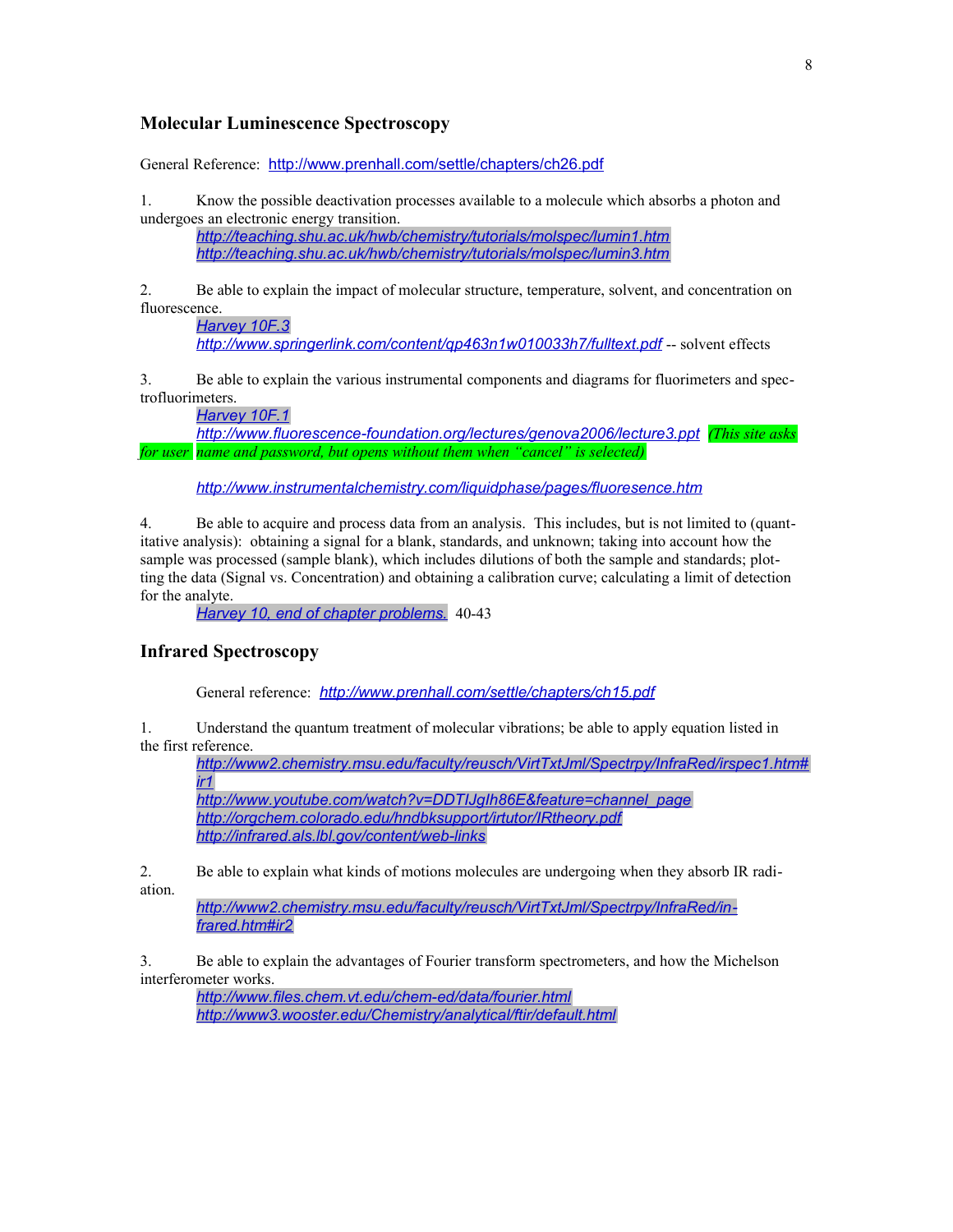# **Instrumentation for Infrared Spectroscopy**

General reference: *<http://www.prenhall.com/settle/chapters/ch15.pdf>*

- 1. Understand attenuated total reflectance and transmissive IR absorption techniques. *[http://las.perkinelmer.com/content/TechnicalInfo/TCH\\_FTIRATR.pdf](http://las.perkinelmer.com/content/TechnicalInfo/TCH_FTIRATR.pdf) <http://www.niu.edu/ANALYTICALLAB/ftir/index.shtml>*
- 2. Be able to discuss the disadvantages of performing quantitative IR analyses. *<http://pubs.acs.org/doi/pdf/10.1021/ed062p886>*
- 3. Review interpretation of IR spectra = qualitative analysis (including limitations). *[http://www2.chemistry.msu.edu/faculty/reusch/VirtTxtJml/Spectrpy/InfraRed/in](http://www2.chemistry.msu.edu/faculty/reusch/VirtTxtJml/Spectrpy/InfraRed/infrared.htm#ir3)[frared.htm#ir3](http://www2.chemistry.msu.edu/faculty/reusch/VirtTxtJml/Spectrpy/InfraRed/infrared.htm#ir3) <http://www.chem.ucla.edu/~webspectra/> [http://riodb01.ibase.aist.go.jp/sdbs/cgi-bin/cre\\_index.cgi?lang=eng](http://riodb01.ibase.aist.go.jp/sdbs/cgi-bin/cre_index.cgi?lang=eng) <http://www.colby.edu/chemistry/JCAMP/IRHelper.html>*
- 4. Be aware of the variety of ways to prepare samples for specific instruments.

#### <span id="page-8-0"></span>**Nuclear Magnetic Resonance Spectroscopy (NMR)**

General NMR references:

*<http://www.cis.rit.edu/htbooks/nmr/> <http://www.cem.msu.edu/~reusch/VirtualText/Spectrpy/nmr/nmr1.htm> <http://www.asdlib.org/onlineArticles/ecourseware/Larive/qnmr1.htm> [http://www.ias.ac.in/initiat/sci\\_ed/resources/chemistry/James.T.pdf](http://www.ias.ac.in/initiat/sci_ed/resources/chemistry/James.T.pdf) <http://www-keeler.ch.cam.ac.uk/lectures/> <http://www.biophysics.org/Portals/1/PDFs/Education/donne.pdf>*

- 1. Understand and be able to explain the quantum and classical descriptions of NMR. *<http://www2.chemistry.msu.edu/faculty/reusch/VirtTxtJml/Spectrpy/nmr/nmr1.htm> <http://teaching.shu.ac.uk/hwb/chemistry/tutorials/molspec/nmr1.htm> <http://www.cis.rit.edu/htbooks/nmr/chap-3/chap-3.htm>*
- 2. Be able to describe relaxation processes in NMR. *<http://www2.chemistry.msu.edu/faculty/reusch/VirtTxtJml/Spectrpy/nmr/nmr1.htm> <http://www.cis.rit.edu/htbooks/nmr/chap-3/chap-3.htm>*

3. Understand and be able to explain the differences between continuous wave (CW) NMR and FT-NMR (aka "pulsed") instruments.

*<http://www2.chemistry.msu.edu/faculty/reusch/VirtTxtJml/Spectrpy/nmr/nmr1.htm> <http://www.cis.rit.edu/htbooks/nmr/chap-3/chap-3.htm>*

4. Review interpretation of NMR spectra = qualitative analysis (chemical shift and coupling). *<http://www.nd.edu/~smithgrp/structure/workbook.html> <http://www.chem.ucla.edu/~webspectra/> [http://riodb01.ibase.aist.go.jp/sdbs/cgi-bin/cre\\_index.cgi?lang=eng](http://riodb01.ibase.aist.go.jp/sdbs/cgi-bin/cre_index.cgi?lang=eng)*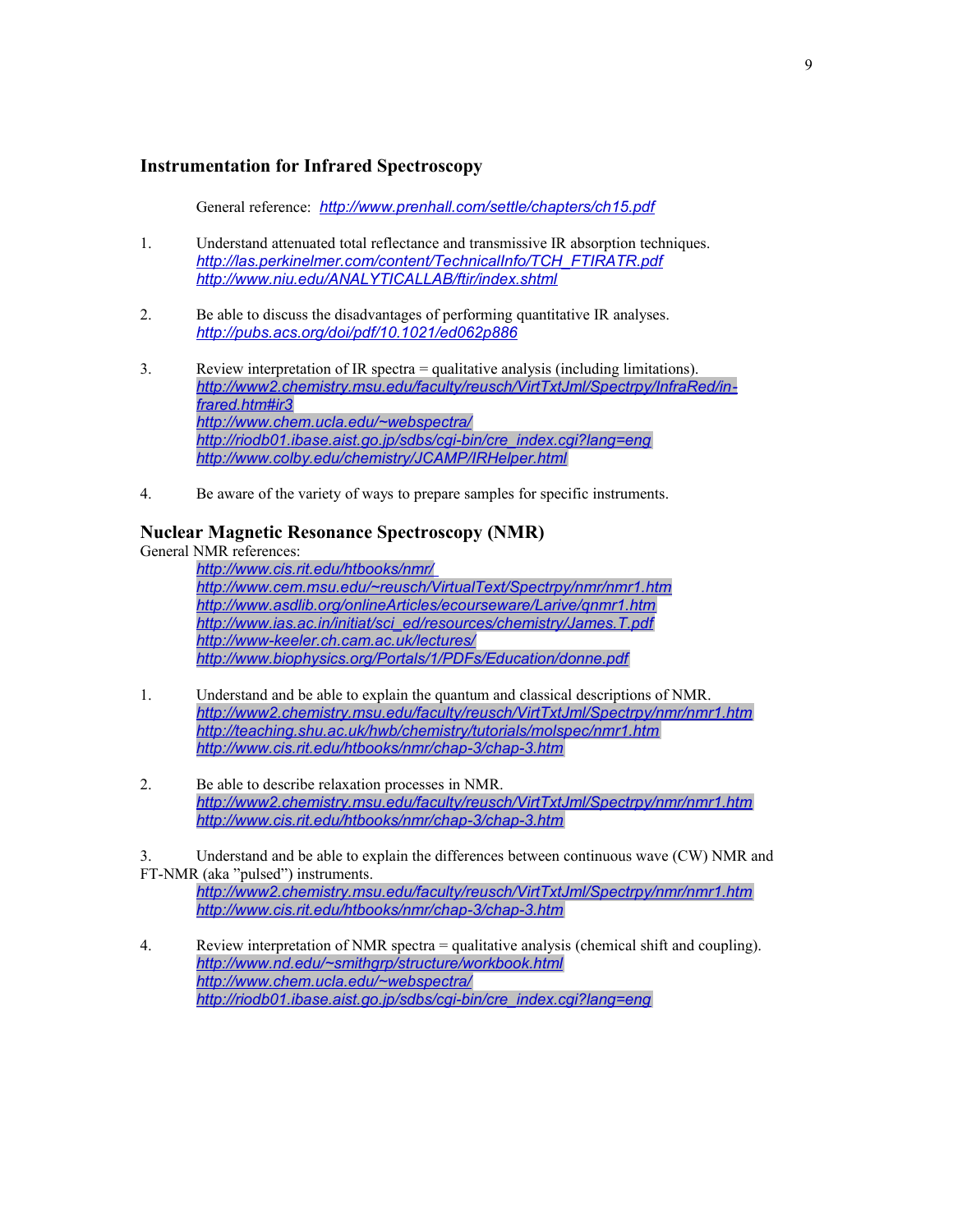# <span id="page-9-1"></span>**Applications of NMR**

- 1. Know the components of an FT-NMR instrument. *<http://www.cis.rit.edu/htbooks/nmr/inside.htm>*
- 2. Be able to describe why we need a frequency lock system, shims, and sample spinning. *<http://www.cis.rit.edu/htbooks/nmr/chap-7/chap-7.htm> <http://www.cis.rit.edu/htbooks/nmr/chap-8/chap-8.htm>*
- 3. Understand and be able to explain the RF source used for excitation. *<http://www.cis.rit.edu/htbooks/nmr/chap-7/chap-7.htm>*

4. Know why we do not need a Michelson interferometer to perform FT-NMR but we do need one for FT-IR.

*<http://www.cis.rit.edu/htbooks/nmr/chap-5/chap-5.htm> <http://www.cis.rit.edu/htbooks/nmr/chap-8/chap-8.htm>*

# <span id="page-9-0"></span>**Mass Spectrometry**

#### General links:

[http://www.youtube.com/watch?v=J-wao0O0\\_qM&feature=channel\\_page](http://www.youtube.com/watch?v=J-wao0O0_qM&feature=channel_page) <http://eu.shimadzu.de/products/chromato/gcms/TutorialGCMS/Default.aspx?page=p1> [http://www.waters.com/waters/nav.htm?locale=en\\_US&cid=10073244](http://www.waters.com/waters/nav.htm?locale=en_US&cid=10073244) [http://www.shsu.edu/~chm\\_tgc/primers/gcms.html](http://www.shsu.edu/~chm_tgc/primers/gcms.html)

[http://spectroscopyonline.findanalytichem.com/spectroscopy/data/articlestandard//spectro](http://spectroscopyonline.findanalytichem.com/spectroscopy/data/articlestandard//spectroscopy/212002/19886/article.pdf) [scopy/212002/19886/article.pdf](http://spectroscopyonline.findanalytichem.com/spectroscopy/data/articlestandard//spectroscopy/212002/19886/article.pdf) <http://svmsl.chem.cmu.edu/vmsl/default.htm> <http://www.prenhall.com/settle/chapters/ch31.pdf>

1. Know the similarities and differences between gas-phase ionization sources and desorption ionization sources for mass spectrometry.

*<http://www.instrumentalchemistry.com/gasphase/pages/elecion.htm> <http://www.instrumentalchemistry.com/liquidphase/pages/maldi.htm> [http://en.wikipedia.org/wiki/Electrospray\\_ionization](http://en.wikipedia.org/wiki/Electrospray_ionization) [http://en.wikipedia.org/wiki/Chemical\\_ionization](http://en.wikipedia.org/wiki/Chemical_ionization) <http://www.public.iastate.edu/~kamel/ci.html>*

2. Understand and be able to explain electron impact ionization (EI); chemical ionization (CI); matrix assisted laser desorption (MALDI); and electrospray ionization sources for mass spectrometry.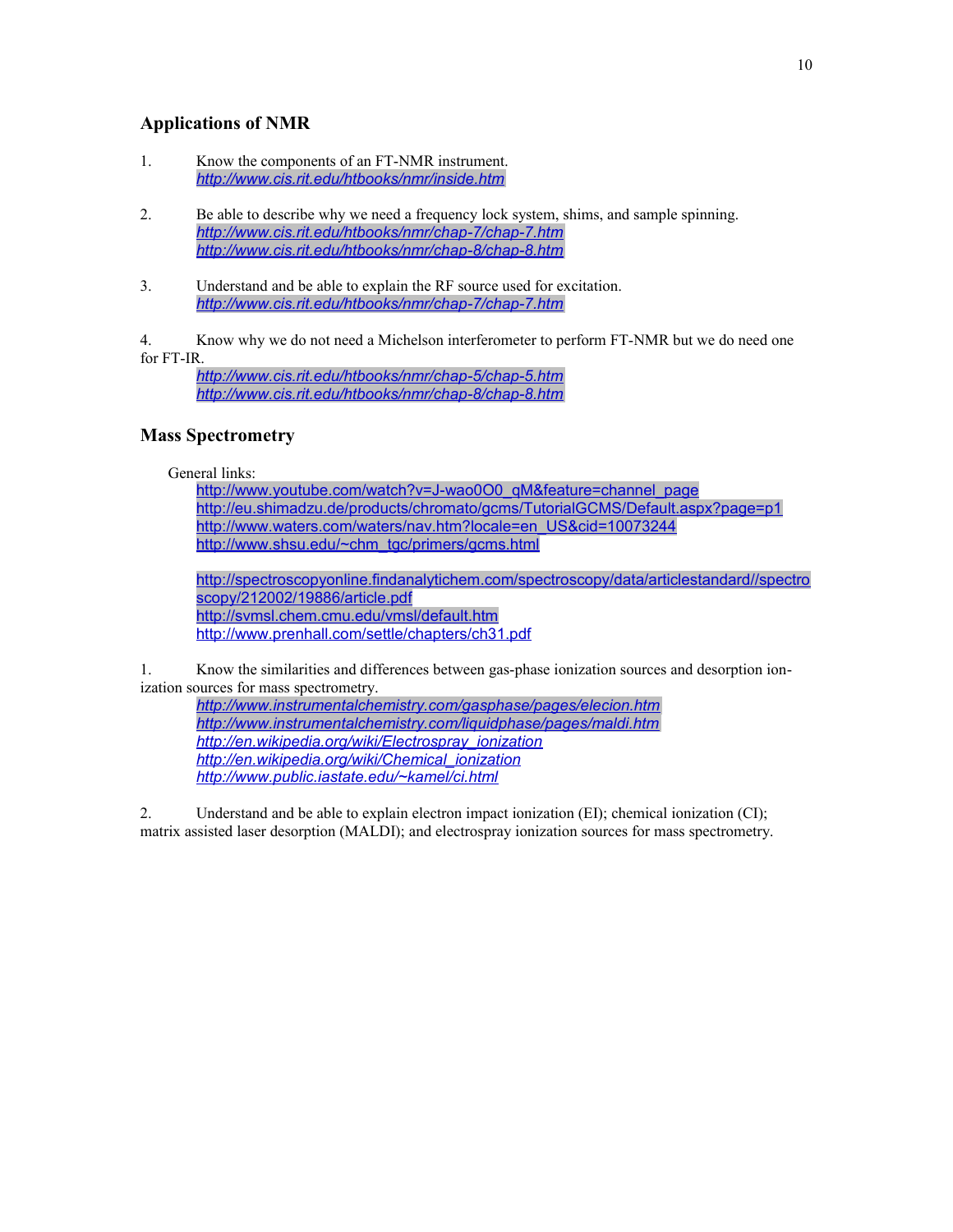# <span id="page-10-1"></span>**Mass Spectrometry, continued**

1. Understand how ions are detected in mass spectrometers. Especially know how electron multipliers work.

*[http://en.wikipedia.org/wiki/Electron\\_multiplier](http://en.wikipedia.org/wiki/Electron_multiplier) <http://www.sge.com/products/electron-multipliers/how-electron-multipliers-work> [http://www.vias.org/simulations/simusoft\\_emultiplier.html](http://www.vias.org/simulations/simusoft_emultiplier.html) [http://sales.hamamatsu.com/en/products/electron-tube-division/detectors/electron-mul](http://sales.hamamatsu.com/en/products/electron-tube-division/detectors/electron-multipliers.php)[tipliers.php](http://sales.hamamatsu.com/en/products/electron-tube-division/detectors/electron-multipliers.php)*

2. Understand the role of mass analyzers in mass spectrometry. Be able to describe how quadrupole, time-of-flight, double-focusing, and FTICR analyzers work.

*<http://www.asms.org/whatisms/p8.html> <http://www.instrumentalchemistry.com/gasphase/pages/iontrap.htm> <http://www.instrumentalchemistry.com/gasphase/pages/tof.htm> <http://www.instrumentalchemistry.com/gasphase/pages/magsecone.htm>*

# <span id="page-10-0"></span>**Re-introduction to Chromatography**

1. Understand important chromatographic quantities and relationships, specifically retention time, width at half height, retention factor, linear flow velocity, resolution, number of plates and plate height.

*<http://www.separatedbyexperience.com/glossary/> <http://web.njit.edu/~kebbekus/analysis/4CHROMAT.htm> <http://www.edusolns.com/gc/gctutorial/> <http://www.instrumentalchemistry.com/theory/pages/hetp.htm> [Harvey 12AB](http://web.me.com/dtharvey1213/Analytical_Chemistry_2.0/Text_Files_files/Chapter12.pdf)*

- 2. Be able to describe the general elution problem. *<http://web.njit.edu/~kebbekus/analysis/4CHROMAT.htm> [Harvey 12C](http://fs6.depauw.edu:50080/~harvey/eText%20Project/pdf%20file/Chapter12.pdf)*
- 3. Understand how to utilize a Van Deemter plot (ie. kinetic variables affecting zone broadening). *<http://en.wikipedia.org/wiki/File:Van-deemter.jpg> [http://en.wikipedia.org/wiki/Van\\_Deemter\\_equation](http://en.wikipedia.org/wiki/Van_Deemter_equation) <http://www.edusolns.com/hplc/hplctutorial/> [Harvey 12C](http://fs6.depauw.edu:50080/~harvey/eText%20Project/pdf%20file/Chapter12.pdf)*

4. Understand the major components of a chromatogram and quantitative analysis in chromatography.

*<http://www.gmu.edu/depts/SRIF/tutorial/gcd/gc-ms2.htm> <http://www.aerosol.us/ADIweb/ResearchTAG.html>*